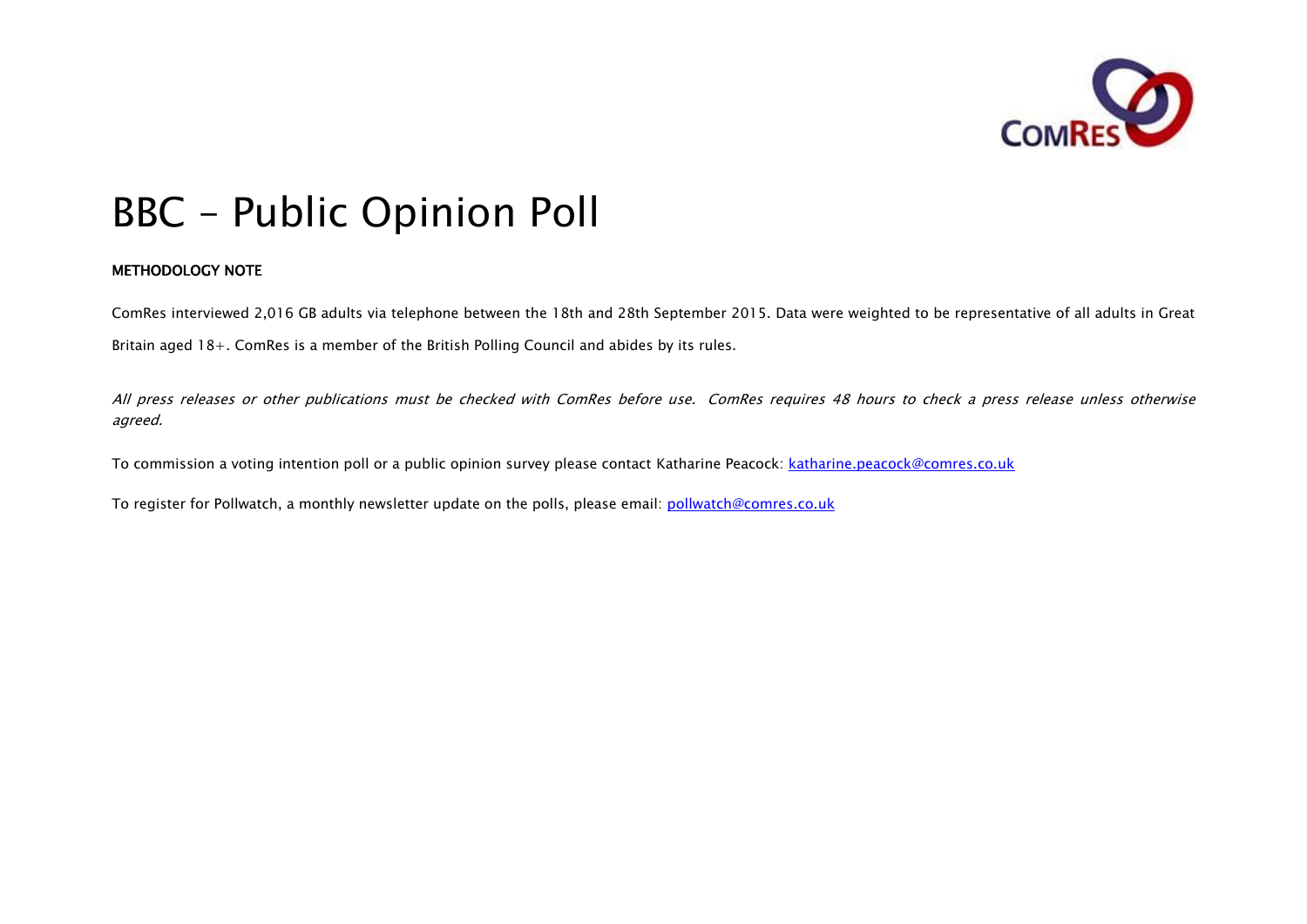Absolutes/col percents

Page 1

Table 1

**Q1. Thinking generally about young people today compared to when you were growing up, do you think that each of the following are better today, better when you were young or no different...**

**Base: All respondents**

|                                                                    | Gender<br>Age |                      |                      |              |              |                |                      |                      |                      |               |                           |              |                      |                       | Class                 |            |                      |                      |                      |                                  |                         | Region       |                    |            |                      |             |                      |
|--------------------------------------------------------------------|---------------|----------------------|----------------------|--------------|--------------|----------------|----------------------|----------------------|----------------------|---------------|---------------------------|--------------|----------------------|-----------------------|-----------------------|------------|----------------------|----------------------|----------------------|----------------------------------|-------------------------|--------------|--------------------|------------|----------------------|-------------|----------------------|
|                                                                    |               |                      |                      |              |              |                |                      |                      |                      |               |                           |              |                      |                       |                       |            | Scot-                | North                | North                | York-<br>shire<br>& Hum-<br>ber- | West<br>Mid-            | East<br>Mid- |                    | East-      |                      | South       | South                |
| Unweighted base                                                    | Total<br>2016 | Male<br>988          | Female<br>1028       | 18-24<br>169 | 25-34<br>314 | 35-44<br>321   | 45-54<br>364         | 55-64<br>332         | $65+$<br>516         | 18-34<br>483  | 35-54<br>685              | $55+$<br>848 | AB<br>786            | C <sub>1</sub><br>426 | C <sub>2</sub><br>302 | DE<br>502  | land<br>177          | East<br>77           | West<br>232          | side<br>185                      | lands<br>178            | lands<br>137 | Wales<br>102       | ern<br>201 | London<br>261        | East<br>284 | West<br>182          |
| Weighted base                                                      | 2016          | 982                  | 1034                 | 234          | 349          | 331            | 359                  | 291                  | 452                  | 583           | 690                       | 743          | 542                  | 542                   | 439                   | 492        | 175                  | 85                   | 232                  | 171                              | 181                     | 149          | 103                | 195        | 266                  | 282         | 177                  |
| The safety of places where children and young people play or meet  |               |                      |                      |              |              |                |                      |                      |                      |               |                           |              |                      |                       |                       |            |                      |                      |                      |                                  |                         |              |                    |            |                      |             |                      |
| Better today                                                       | 575<br>29%    | 343<br>35%           | 232<br>22%           | 80<br>34%    | 100<br>29%   | 107<br>32%     | 82<br>23%            | 84<br>29%            | 123<br>27%           | 180<br>31%    | 189<br>27%                | 207<br>28%   | 162<br>30%           | 148<br>27%            | 139<br>32%            | 127<br>26% | 61<br>35%            | 24<br>28%            | 71<br>31%            | 46<br>27%                        | 37<br>20%               | 41<br>28%    | 24<br>24%          | 59<br>30%  | 86<br>32%            | 73<br>26%   | 52<br>29%            |
| Better when you were<br>young                                      | 978<br>49%    | 388<br>40%           | 589<br>57%           | 81<br>34%    | 169<br>48%   | 141<br>43%     | 188<br>52%           | 159<br>55%           | 240<br>53%           | 250<br>43%    | 329<br>48%                | 399<br>54%   | 244<br>45%           | 270<br>50%            | 208<br>47%            | 255<br>52% | 75<br>43%            | 46<br>54%            | 109<br>47%           | 87<br>51%                        | 110<br>61%              | 69<br>46%    | 62<br>60%          | 94<br>48%  | 112<br>42%           | 132<br>47%  | 83<br>47%            |
| No different                                                       | 444<br>22%    | 240<br>24%           | 204<br>20%           | 73<br>31%    | 78<br>22%    | 82<br>25%      | 84<br>23%            | 46<br>16%            | 80<br>18%            | 152<br>26%    | 166<br>24%                | 126<br>17%   | 129<br>24%           | 121<br>22%            | 91<br>21%             | 103<br>21% | 39<br>22%            | 15<br>17%            | 49<br>21%            | 34<br>20%                        | 34<br>19%               | 36<br>24%    | 16<br>16%          | 40<br>20%  | 64<br>24%            | 76<br>27%   | 41<br>23%            |
| Don't know                                                         | 19<br>1%      | 11<br>1%             | 8<br>1%              |              |              | $\overline{2}$ | 5<br>1%              | -1<br>$\star$        | 10<br>2%             | -1<br>$\star$ | 6<br>$1\%$                | 11<br>1%     | 1%                   | 3                     |                       | 8<br>2%    |                      |                      | $\overline{2}$<br>1% | 5<br>3%                          |                         | 3<br>2%      | 1<br>1%            | 3<br>2%    | 3<br>1%              | -1          | $\overline{2}$<br>1% |
| The freedom of young people and children to express their opinions |               |                      |                      |              |              |                |                      |                      |                      |               |                           |              |                      |                       |                       |            |                      |                      |                      |                                  |                         |              |                    |            |                      |             |                      |
| Better today                                                       | 1446<br>72%   | 694<br>71%           | 752<br>73%           | 160<br>68%   | 242<br>69%   | 244<br>74%     | 264<br>74%           | 210<br>72%           | 327<br>72%           | 402<br>69%    | 508<br>74%                | 537<br>72%   | 412<br>76%           | 405<br>75%            | 304<br>69%            | 324<br>66% | 131<br>75%           | 61<br>72%            | 159<br>69%           | 123<br>72%                       | 124<br>69%              | 111<br>74%   | 79<br>77%          | 132<br>67% | 194<br>73%           | 199<br>71%  | 133<br>75%           |
| Better when you were<br>young                                      | 250<br>12%    | 113<br>12%           | 136<br>13%           | 26<br>11%    | 44<br>12%    | 36<br>11%      | 43<br>12%            | 42<br>15%            | 58<br>13%            | 70<br>12%     | 79<br>12%                 | 100<br>14%   | 48<br>9%             | 50<br>9%              | 70<br>16%             | 82<br>17%  | 20<br>12%            | $\overline{4}$<br>5% | 34<br>15%            | 22<br>13%                        | 31<br>17%               | 12<br>8%     | 10<br>10%          | 20<br>10%  | 36<br>13%            | 37<br>13%   | 22<br>12%            |
| No different                                                       | 306<br>15%    | 167<br>17%           | 139<br>13%           | 48<br>20%    | 60<br>17%    | 51<br>15%      | 49<br>14%            | 35<br>12%            | 62<br>14%            | 108<br>19%    | 101<br>15%                | 97<br>13%    | 78<br>14%            | 82<br>15%             | 65<br>15%             | 81<br>16%  | 23<br>13%            | 19<br>23%            | 35<br>15%            | 25<br>15%                        | 25<br>14%               | 22<br>15%    | 12<br>12%          | 43<br>22%  | 35<br>13%            | 46<br>16%   | 20<br>11%            |
| Don't know                                                         | 14<br>1%      | $\overline{7}$<br>1% | $\overline{7}$<br>1% |              | 3<br>1%      |                | $\overline{2}$<br>1% | 4<br>1%              | 5<br>1%              | 3<br>$^\star$ | $\overline{2}$<br>$\star$ | 9<br>1%      | $\overline{4}$<br>1% | 5<br>1%               |                       | 5<br>1%    | -1<br>1%             |                      | 3<br>1%              | 1<br>1%                          | $\mathbf{1}$<br>$\star$ | 3<br>2%      | 1<br>1%            | $\star$    | -1<br>$\star$        |             | 3<br>1%              |
| The freedom of children and young people to dress how they want    |               |                      |                      |              |              |                |                      |                      |                      |               |                           |              |                      |                       |                       |            |                      |                      |                      |                                  |                         |              |                    |            |                      |             |                      |
| Better today                                                       | 1223<br>61%   | 600<br>61%           | 623<br>60%           | 137<br>58%   | 193<br>55%   | 207<br>63%     | 204<br>57%           | 194<br>67%           | 288<br>64%           | 330<br>57%    | 411<br>60%                | 482<br>65%   | 353<br>65%           | 318<br>59%            | 274<br>62%            | 278<br>56% | 110<br>63%           | 48<br>57%            | 140<br>61%           | 106<br>62%                       | 99<br>55%               | 92<br>62%    | 62<br>61%          | 123<br>63% | 155<br>58%           | 162<br>57%  | 125<br>71%           |
| Better when you were<br>young                                      | 270<br>13%    | 107<br>11%           | 163<br>16%           | 31<br>13%    | 55<br>16%    | 44<br>13%      | 39<br>11%            | 37<br>13%            | 64<br>14%            | 86<br>15%     | 83<br>12%                 | 102<br>14%   | 55<br>10%            | 69<br>13%             | 57<br>13%             | 89<br>18%  | 23<br>13%            | 10<br>12%            | 27<br>12%            | 23<br>14%                        | 35<br>19%               | 15<br>10%    | 15<br>15%          | 18<br>9%   | 46<br>17%            | 37<br>13%   | 19<br>11%            |
| No different                                                       | 509<br>25%    | 267<br>27%           | 242<br>23%           | 66<br>28%    | 98<br>28%    | 80<br>24%      | 115<br>32%           | 57<br>20%            | 93<br>20%            | 165<br>28%    | 194<br>28%                | 150<br>20%   | 130<br>24%           | 151<br>28%            | 107<br>24%            | 120<br>24% | 39<br>22%            | 26<br>31%            | 62<br>27%            | 41<br>24%                        | 47<br>26%               | 40<br>27%    | 24<br>23%          | 53<br>27%  | 63<br>24%            | 79<br>28%   | 33<br>19%            |
| Don't know                                                         | 14<br>1%      | 8<br>1%              | 6<br>1%              |              | 3<br>1%      |                | $\overline{2}$<br>1% | $\overline{2}$<br>1% | $\overline{7}$<br>2% | 3             | $\overline{2}$            | 9<br>1%      | $\overline{4}$<br>1% | 4<br>1%               | 1<br>$\star$          | 5<br>1%    | $\overline{2}$<br>1% |                      | $\overline{2}$<br>1% |                                  |                         | 1<br>1%      | $\mathbf{1}$<br>1% | 1<br>1%    | $\overline{2}$<br>1% | 4<br>1%     |                      |
| <b>Prepared by ComRes</b>                                          |               |                      |                      |              |              |                |                      |                      |                      |               |                           |              |                      |                       |                       |            |                      |                      |                      |                                  |                         |              |                    |            |                      |             | <b>COMRES</b>        |
|                                                                    |               |                      |                      |              |              |                |                      |                      |                      |               |                           |              |                      |                       |                       |            |                      |                      |                      |                                  |                         |              |                    |            |                      |             |                      |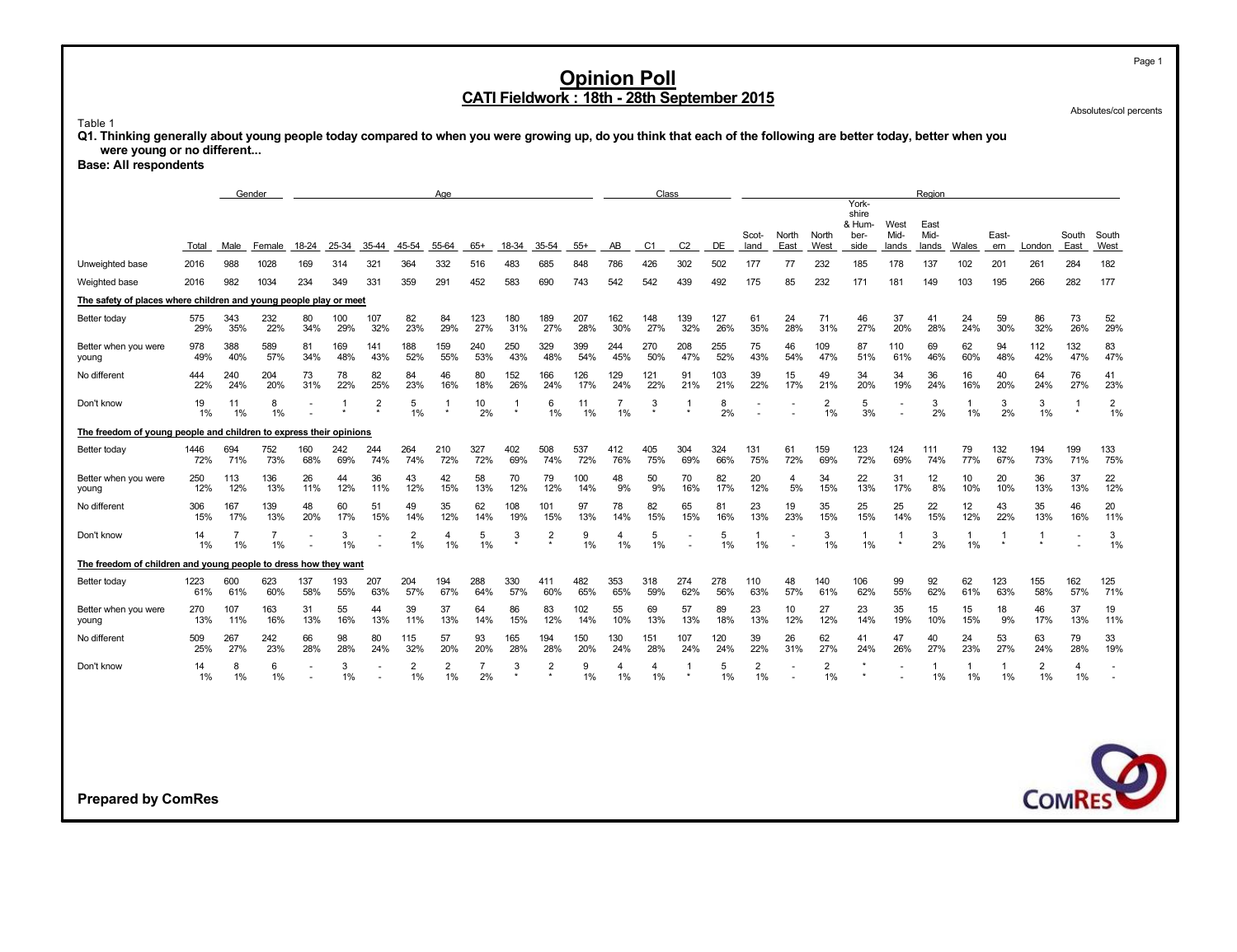Absolutes/col percents

#### Table 1

**Q1. Thinking generally about young people today compared to when you were growing up, do you think that each of the following are better today, better when you were young or no different...**

**Base: All respondents**

|                                                               | Gender<br>Age |                      |                |                      |              |              |              |                      |                         |              |                         |                         |            |                       | Class                 |                               |                      |                               |                      |                                  |              | Region               |                    |            |                      |             |                         |
|---------------------------------------------------------------|---------------|----------------------|----------------|----------------------|--------------|--------------|--------------|----------------------|-------------------------|--------------|-------------------------|-------------------------|------------|-----------------------|-----------------------|-------------------------------|----------------------|-------------------------------|----------------------|----------------------------------|--------------|----------------------|--------------------|------------|----------------------|-------------|-------------------------|
|                                                               |               |                      |                |                      |              |              |              |                      |                         |              |                         |                         |            |                       |                       |                               | Scot-                | North                         | North                | York-<br>shire<br>& Hum-<br>ber- | West<br>Mid- | East<br>Mid-         |                    | East-      |                      | South       | South                   |
| Weighted base                                                 | Total<br>2016 | Male<br>982          | Female<br>1034 | 18-24<br>234         | 25-34<br>349 | 35-44<br>331 | 45-54<br>359 | 55-64<br>291         | $65+$<br>452            | 18-34<br>583 | 35-54<br>690            | $55+$<br>743            | AB<br>542  | C <sub>1</sub><br>542 | C <sub>2</sub><br>439 | DE<br>492                     | land<br>175          | East<br>85                    | West<br>232          | side<br>171                      | lands<br>181 | lands<br>149         | Wales<br>103       | ern<br>195 | London<br>266        | East<br>282 | West<br>177             |
| The responsibility individuals take for the world around them |               |                      |                |                      |              |              |              |                      |                         |              |                         |                         |            |                       |                       |                               |                      |                               |                      |                                  |              |                      |                    |            |                      |             |                         |
| Better today                                                  | 604<br>30%    | 306<br>31%           | 297<br>29%     | 72<br>31%            | 89<br>25%    | 102<br>31%   | 123<br>34%   | 85<br>29%            | 133<br>29%              | 160<br>27%   | 225<br>33%              | 218<br>29%              | 174<br>32% | 150<br>28%            | 140<br>32%            | 140<br>29%                    | 62<br>35%            | 22<br>26%                     | 63<br>27%            | 51<br>30%                        | 48<br>27%    | 43<br>29%            | 23<br>23%          | 63<br>32%  | 82<br>31%            | 92<br>33%   | 54<br>31%               |
| Better when you were<br>young                                 | 889<br>44%    | 413<br>42%           | 476<br>46%     | 84<br>36%            | 169<br>48%   | 143<br>43%   | 162<br>45%   | 140<br>48%           | 192<br>42%              | 253<br>43%   | 305<br>44%              | 332<br>45%              | 220<br>41% | 259<br>48%            | 191<br>43%            | 220<br>45%                    | 72<br>41%            | 36<br>42%                     | 107<br>46%           | 83<br>48%                        | 79<br>44%    | 77<br>52%            | 50<br>49%          | 81<br>41%  | 104<br>39%           | 121<br>43%  | 80<br>45%               |
| No different                                                  | 497<br>25%    | 255<br>26%           | 241<br>23%     | 75<br>32%            | 88<br>25%    | 82<br>25%    | 74<br>21%    | 64<br>22%            | 114<br>25%              | 163<br>28%   | 156<br>23%              | 178<br>24%              | 145<br>27% | 127<br>23%            | 103<br>23%            | 121<br>25%                    | 39<br>22%            | 25<br>30%                     | 57<br>25%            | 35<br>20%                        | 51<br>28%    | 27<br>18%            | 29<br>28%          | 47<br>24%  | 77<br>29%            | 66<br>23%   | 43<br>24%               |
| Don't know                                                    | 26<br>1%      | $\overline{7}$<br>1% | 20<br>2%       | 4<br>2%              | 4<br>1%      | 3<br>1%      | -1           | $\overline{2}$<br>1% | 14<br>3%                | 8<br>1%      | 3<br>$^\star$           | 15<br>2%                | 3<br>$1\%$ | 6<br>1%               | 6<br>1%               | 11<br>2%                      | $\overline{2}$<br>1% | $\overline{\mathbf{c}}$<br>2% | $\overline{4}$<br>2% | 3<br>2%                          | 3<br>1%      | $\overline{2}$<br>1% | $\mathbf{1}$<br>1% | 5<br>2%    | $\overline{2}$<br>1% | 3<br>1%     | $^\star$<br>$\star$     |
| Opportunities for young people to travel                      |               |                      |                |                      |              |              |              |                      |                         |              |                         |                         |            |                       |                       |                               |                      |                               |                      |                                  |              |                      |                    |            |                      |             |                         |
| Better today                                                  | 1630<br>81%   | 794<br>81%           | 836<br>81%     | 153<br>65%           | 253<br>73%   | 266<br>80%   | 304<br>85%   | 255<br>88%           | 399<br>88%              | 406<br>70%   | 569<br>83%              | 654<br>88%              | 468<br>86% | 442<br>82%            | 351<br>80%            | 368<br>75%                    | 144<br>82%           | 54<br>64%                     | 190<br>82%           | 133<br>78%                       | 141<br>78%   | 125<br>84%           | 83<br>81%          | 161<br>82% | 211<br>79%           | 247<br>88%  | 140<br>79%              |
| Better when you were<br>young                                 | 169<br>8%     | 87<br>9%             | 83<br>8%       | 27<br>11%            | 37<br>11%    | 30<br>9%     | 28<br>8%     | 23<br>8%             | 24<br>5%                | 64<br>11%    | 58<br>8%                | 47<br>6%                | 26<br>5%   | 39<br>7%              | 46<br>11%             | 58<br>12%                     | 14<br>8%             | 10<br>12%                     | 20<br>9%             | 16<br>9%                         | 22<br>12%    | 10<br>7%             | 6<br>6%            | 14<br>7%   | 28<br>11%            | 14<br>5%    | 15<br>8%                |
| No different                                                  | 212<br>11%    | 100<br>10%           | 111<br>11%     | 54<br>23%            | 57<br>16%    | 34<br>10%    | 27<br>7%     | 12<br>4%             | 29<br>6%                | 111<br>19%   | 61<br>9%                | 40<br>5%                | 47<br>9%   | 59<br>11%             | 42<br>10%             | 64<br>13%                     | 17<br>10%            | 21<br>24%                     | 20<br>9%             | 22<br>13%                        | 18<br>10%    | 14<br>9%             | 12<br>12%          | 20<br>10%  | 26<br>10%            | 21<br>8%    | 20<br>11%               |
| Don't know                                                    | 5             |                      | 4<br>$\star$   |                      | -1           | -1           | -1           |                      | $\overline{\mathbf{c}}$ |              | $\overline{\mathbf{c}}$ | $\overline{\mathbf{c}}$ |            | -1                    |                       | $\overline{\mathbf{c}}$<br>1% |                      |                               |                      |                                  |              |                      | $\mathbf{1}$<br>1% |            | -1                   |             | 3<br>2%                 |
| Job opportunities for young people                            |               |                      |                |                      |              |              |              |                      |                         |              |                         |                         |            |                       |                       |                               |                      |                               |                      |                                  |              |                      |                    |            |                      |             |                         |
| Better today                                                  | 421<br>21%    | 193<br>20%           | 228<br>22%     | 50<br>21%            | 82<br>23%    | 69<br>21%    | 83<br>23%    | 44<br>15%            | 94<br>21%               | 131<br>23%   | 152<br>22%              | 137<br>18%              | 116<br>21% | 122<br>23%            | 94<br>21%             | 90<br>18%                     | 34<br>19%            | 16<br>19%                     | 44<br>19%            | 26<br>15%                        | 30<br>17%    | 29<br>19%            | 19<br>18%          | 46<br>24%  | 61<br>23%            | 75<br>26%   | 42<br>24%               |
| Better when you were<br>young                                 | 1226<br>61%   | 589<br>60%           | 637<br>62%     | 103<br>44%           | 199<br>57%   | 194<br>59%   | 210<br>58%   | 218<br>75%           | 303<br>67%              | 302<br>52%   | 404<br>59%              | 520<br>70%              | 326<br>60% | 326<br>60%            | 262<br>60%            | 312<br>63%                    | 113<br>64%           | 54<br>63%                     | 149<br>64%           | 110<br>65%                       | 120<br>66%   | 91<br>61%            | 61<br>59%          | 114<br>58% | 151<br>57%           | 160<br>57%  | 103<br>58%              |
| No different                                                  | 348<br>17%    | 189<br>19%           | 159<br>15%     | 79<br>34%            | 68<br>19%    | 62<br>19%    | 62<br>17%    | 29<br>10%            | 48<br>11%               | 147<br>25%   | 124<br>18%              | 77<br>10%               | 96<br>18%  | 88<br>16%             | 81<br>18%             | 83<br>17%                     | 28<br>16%            | 15<br>17%                     | 38<br>16%            | 29<br>17%                        | 30<br>17%    | 28<br>19%            | 23<br>22%          | 34<br>17%  | 51<br>19%            | 42<br>15%   | 30<br>17%               |
| Don't know                                                    | 21<br>$1\%$   | 11<br>1%             | 10<br>1%       | $\overline{2}$<br>1% |              | 6<br>2%      | 4<br>1%      |                      | 8<br>2%                 | 3            | 10<br>1%                | 8<br>$1\%$              | 5<br>1%    | 6<br>1%               | $\overline{2}$<br>1%  | 8<br>2%                       | 1<br>1%              | 1<br>1%                       |                      | 6<br>3%                          |              | 1.<br>1%             |                    | 2<br>1%    | $\overline{2}$<br>1% | 5<br>2%     | $\overline{2}$<br>$1\%$ |
|                                                               |               |                      |                |                      |              |              |              |                      |                         |              |                         |                         |            |                       |                       |                               |                      |                               |                      |                                  |              |                      |                    |            |                      |             |                         |
|                                                               |               |                      |                |                      |              |              |              |                      |                         |              |                         |                         |            |                       |                       |                               |                      |                               |                      |                                  |              |                      |                    |            |                      |             |                         |
|                                                               |               |                      |                |                      |              |              |              |                      |                         |              |                         |                         |            |                       |                       |                               |                      |                               |                      |                                  |              |                      |                    |            |                      |             |                         |
|                                                               |               |                      |                |                      |              |              |              |                      |                         |              |                         |                         |            |                       |                       |                               |                      |                               |                      |                                  |              |                      |                    |            |                      |             | <b>COMRES</b>           |
| <b>Prepared by ComRes</b>                                     |               |                      |                |                      |              |              |              |                      |                         |              |                         |                         |            |                       |                       |                               |                      |                               |                      |                                  |              |                      |                    |            |                      |             |                         |

Page 2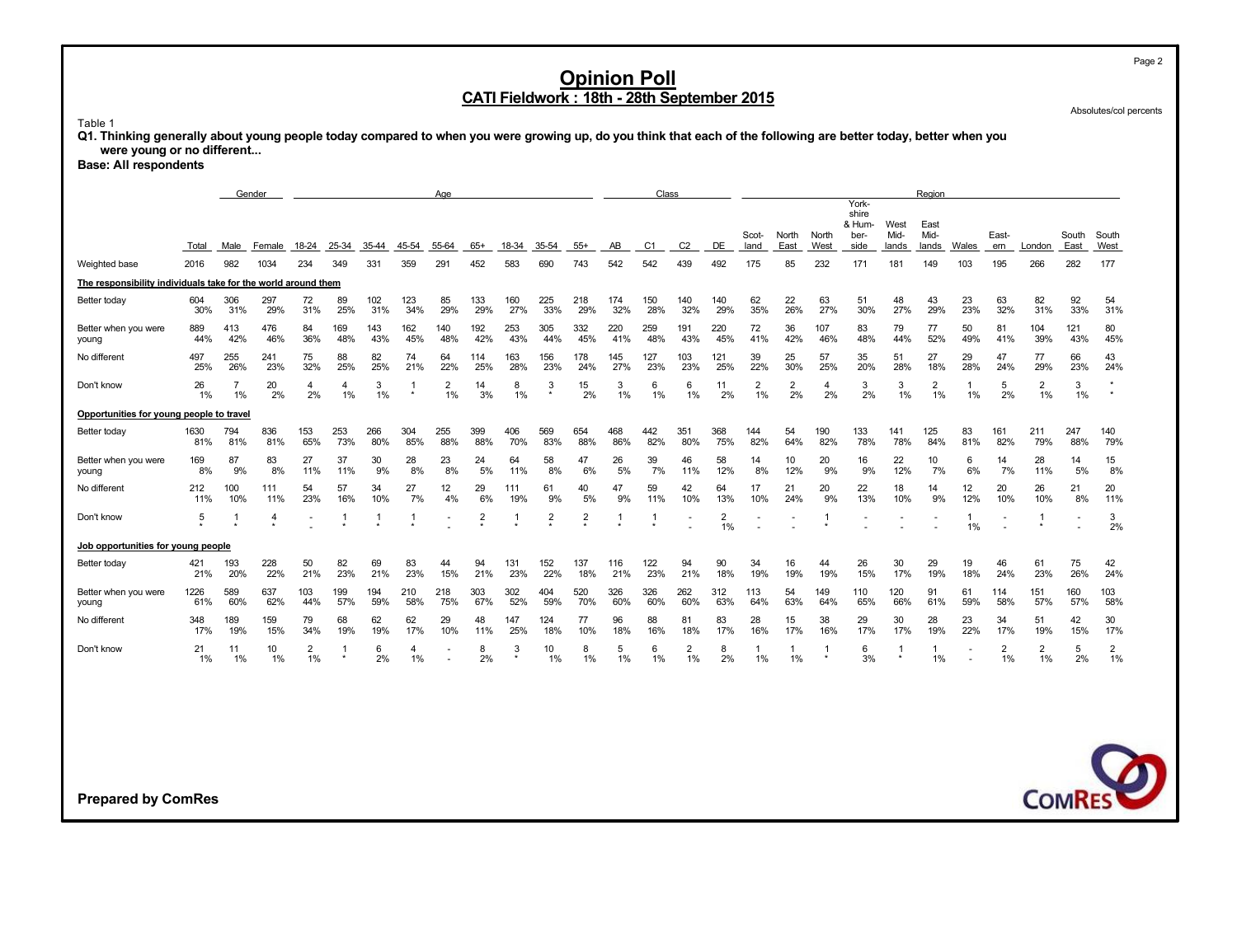Absolutes/col percents

#### Table 1

**Q1. Thinking generally about young people today compared to when you were growing up, do you think that each of the following are better today, better when you were young or no different...**

**Base: All respondents**

|                                                                       | Gender<br>Age |             |                |                           |              |              |              |               |              |                |                      |              |            |                       | Class                 |                |                    |            |                    |                                  |              | Region               |              |                |                      |                      |                      |
|-----------------------------------------------------------------------|---------------|-------------|----------------|---------------------------|--------------|--------------|--------------|---------------|--------------|----------------|----------------------|--------------|------------|-----------------------|-----------------------|----------------|--------------------|------------|--------------------|----------------------------------|--------------|----------------------|--------------|----------------|----------------------|----------------------|----------------------|
|                                                                       |               |             |                |                           |              |              |              |               |              |                |                      |              |            |                       |                       |                | Scot-              | North      | North              | York-<br>shire<br>& Hum-<br>ber- | West<br>Mid- | East<br>Mid-         |              | East-          |                      | South                | South                |
| Weighted base                                                         | Total<br>2016 | Male<br>982 | Female<br>1034 | 18-24<br>234              | 25-34<br>349 | 35-44<br>331 | 45-54<br>359 | 55-64<br>291  | $65+$<br>452 | 18-34<br>583   | 35-54<br>690         | $55+$<br>743 | AB<br>542  | C <sub>1</sub><br>542 | C <sub>2</sub><br>439 | DE<br>492      | land<br>175        | East<br>85 | West<br>232        | side<br>171                      | lands<br>181 | lands<br>149         | Wales<br>103 | ern<br>195     | London<br>266        | East<br>282          | West<br>177          |
| The moral standards of young people                                   |               |             |                |                           |              |              |              |               |              |                |                      |              |            |                       |                       |                |                    |            |                    |                                  |              |                      |              |                |                      |                      |                      |
| Better today                                                          | 190<br>9%     | 111<br>11%  | 79<br>8%       | 38<br>16%                 | 36<br>10%    | 34<br>10%    | 26<br>7%     | 25<br>8%      | 32<br>7%     | 74<br>13%      | 60<br>9%             | 56<br>8%     | 51<br>9%   | 42<br>8%              | 46<br>10%             | 50<br>10%      | 15<br>9%           | 9<br>11%   | 34<br>15%          | 15<br>9%                         | 13<br>7%     | 10<br>7%             | 8<br>8%      | 20<br>10%      | 38<br>14%            | 20<br>7%             | $\overline{7}$<br>4% |
| Better when you were<br>young                                         | 1279<br>63%   | 573<br>58%  | 705<br>68%     | 130<br>56%                | 220<br>63%   | 212<br>64%   | 233<br>65%   | 187<br>64%    | 296<br>66%   | 351<br>60%     | 445<br>64%           | 483<br>65%   | 303<br>56% | 355<br>65%            | 285<br>65%            | 336<br>68%     | 109<br>62%         | 53<br>62%  | 130<br>56%         | 114<br>66%                       | 122<br>67%   | 99<br>66%            | 74<br>72%    | 119<br>61%     | 159<br>60%           | 186<br>66%           | 115<br>65%           |
| No different                                                          | 533<br>26%    | 292<br>30%  | 242<br>23%     | 65<br>28%                 | 91<br>26%    | 86<br>26%    | 96<br>27%    | 78<br>27%     | 117<br>26%   | 156<br>27%     | 182<br>26%           | 195<br>26%   | 183<br>34% | 142<br>26%            | 104<br>24%            | 104<br>21%     | 50<br>29%          | 23<br>27%  | 67<br>29%          | 41<br>24%                        | 47<br>26%    | 38<br>26%            | 21<br>20%    | 56<br>29%      | 66<br>25%            | 73<br>26%            | 52<br>29%            |
| Don't know                                                            | 14<br>1%      | 6<br>1%     | 8<br>$1\%$     |                           |              |              | 4<br>1%      | -1<br>$\star$ | 8<br>2%      | $\overline{2}$ | 4<br>1%              | 8<br>1%      | 5<br>$1\%$ | 3                     | 4<br>1%               | $\overline{2}$ |                    |            | $\mathbf{1}$<br>1% | $\overline{2}$<br>1%             | $\sim$       | $\overline{2}$<br>1% |              |                | 3<br>$1\%$           | 3<br>1%              | 3<br>2%              |
| General levels of tolerance towards people from different backgrounds |               |             |                |                           |              |              |              |               |              |                |                      |              |            |                       |                       |                |                    |            |                    |                                  |              |                      |              |                |                      |                      |                      |
| Better today                                                          | 1083<br>54%   | 560<br>57%  | 523<br>51%     | 126<br>54%                | 170<br>49%   | 215<br>65%   | 211<br>59%   | 163<br>56%    | 197<br>44%   | 296<br>51%     | 426<br>62%           | 361<br>49%   | 350<br>64% | 306<br>56%            | 216<br>49%            | 212<br>43%     | 95<br>54%          | 35<br>42%  | 117<br>50%         | 85<br>50%                        | 89<br>49%    | 81<br>55%            | 47<br>46%    | 102<br>52%     | 165<br>62%           | 159<br>56%           | 108<br>61%           |
| Better when you were<br>young                                         | 492<br>24%    | 218<br>22%  | 274<br>26%     | 42<br>18%                 | 95<br>27%    | 57<br>17%    | 89<br>25%    | 72<br>25%     | 137<br>30%   | 138<br>24%     | 145<br>21%           | 209<br>28%   | 87<br>16%  | 125<br>23%            | 123<br>28%            | 156<br>32%     | 36<br>20%          | 20<br>24%  | 57<br>25%          | 48<br>28%                        | 56<br>31%    | 29<br>20%            | 33<br>33%    | 61<br>31%      | 48<br>18%            | 70<br>25%            | 34<br>19%            |
| No different                                                          | 417<br>21%    | 196<br>20%  | 221<br>21%     | 65<br>28%                 | 83<br>24%    | 56<br>17%    | 56<br>16%    | 52<br>18%     | 105<br>23%   | 148<br>25%     | 112<br>16%           | 157<br>21%   | 103<br>19% | 105<br>19%            | 94<br>21%             | 116<br>24%     | 43<br>25%          | 28<br>33%  | 52<br>22%          | 35<br>21%                        | 37<br>20%    | 38<br>25%            | 21<br>20%    | 32<br>16%      | 47<br>18%            | 52<br>18%            | 33<br>19%            |
| Don't know                                                            | 24<br>1%      | 8<br>1%     | 16<br>2%       | $\overline{1}$<br>$\star$ |              | 3<br>1%      | 3<br>1%      | 3<br>1%       | 13<br>3%     | -1<br>$\star$  | $\overline{7}$<br>1% | 16<br>2%     | 3<br>1%    | 6<br>1%               | $\overline{7}$<br>2%  | 9<br>2%        | $\mathbf{1}$<br>1% | 1<br>1%    | 5<br>2%            | 3<br>1%                          |              | 1<br>1%              | 1<br>1%      | $\overline{1}$ | $\overline{7}$<br>2% | $\overline{2}$<br>1% | 3<br>1%              |
|                                                                       |               |             |                |                           |              |              |              |               |              |                |                      |              |            |                       |                       |                |                    |            |                    |                                  |              |                      |              |                |                      |                      | <b>COMRES</b>        |
| <b>Prepared by ComRes</b>                                             |               |             |                |                           |              |              |              |               |              |                |                      |              |            |                       |                       |                |                    |            |                    |                                  |              |                      |              |                |                      |                      |                      |

Page 3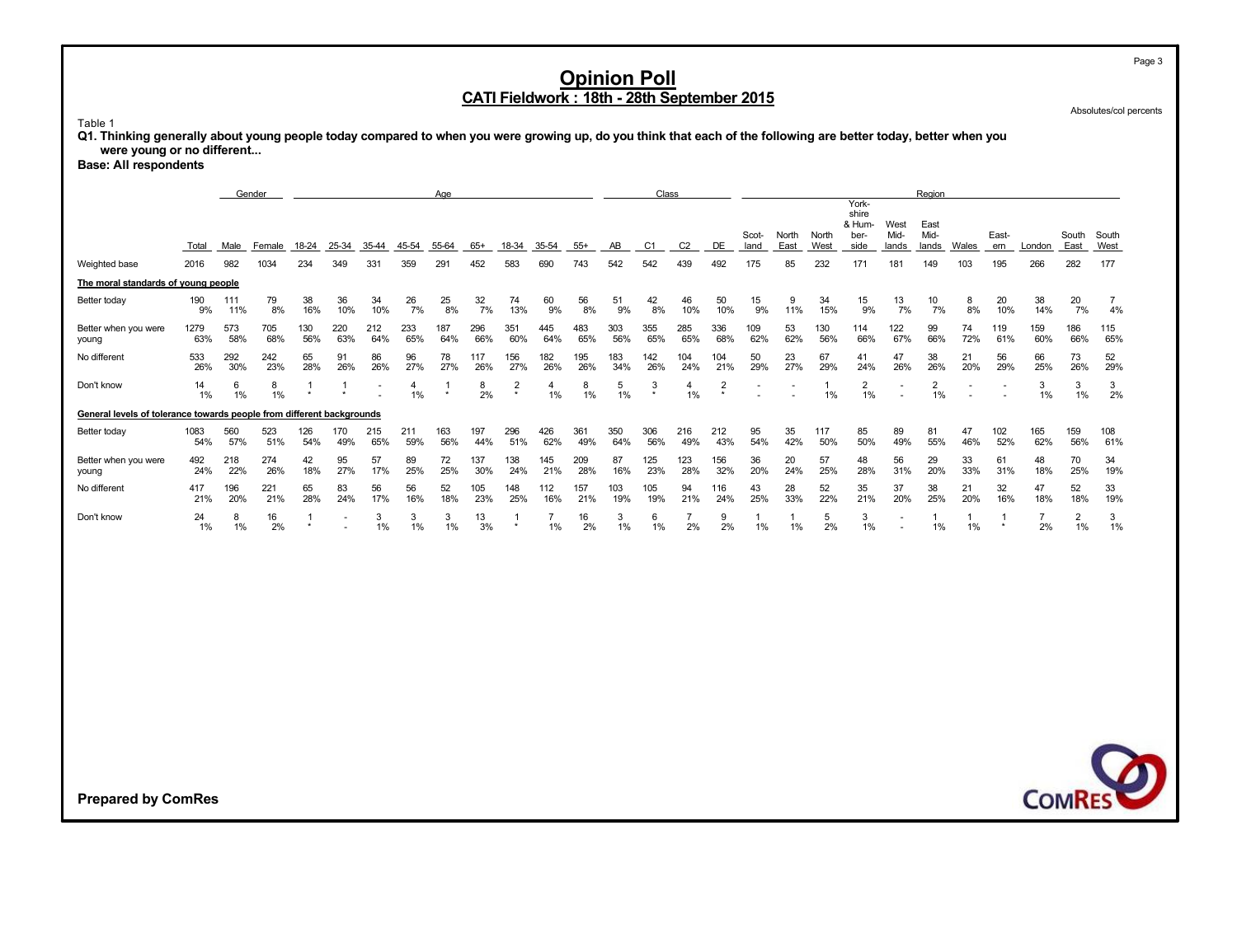Absolutes/col percents

Table 2 **Q2. Compared to when you were young, do you think that children today understand more, less or the same amount about ... Base: All respondents**

|                                 |               |             | Gender         |              |              |              |                         | Age                     |              |                      |                      |              |            | Class                |                       |                         |                      |            |                      |                                  |                    | Region               |                         |            |               |                      |                    |
|---------------------------------|---------------|-------------|----------------|--------------|--------------|--------------|-------------------------|-------------------------|--------------|----------------------|----------------------|--------------|------------|----------------------|-----------------------|-------------------------|----------------------|------------|----------------------|----------------------------------|--------------------|----------------------|-------------------------|------------|---------------|----------------------|--------------------|
|                                 |               |             |                |              |              |              |                         |                         |              |                      |                      |              |            |                      |                       |                         | Scot-                | North      | North                | York-<br>shire<br>& Hum-<br>ber- | West<br>Mid-       | East<br>Mid-         |                         | East-      |               | South                | South              |
| Unweighted base                 | Total<br>2016 | Male<br>988 | Female<br>1028 | 18-24<br>169 | 25-34<br>314 | 35-44<br>321 | 45-54<br>364            | 55-64<br>332            | $65+$<br>516 | 18-34<br>483         | 35-54<br>685         | $55+$<br>848 | AB<br>786  | C1<br>426            | C <sub>2</sub><br>302 | DE<br>502               | land<br>177          | East<br>77 | West<br>232          | side<br>185                      | lands<br>178       | lands<br>137         | Wales<br>102            | ern<br>201 | London<br>261 | East<br>284          | West<br>182        |
| Weighted base                   | 2016          | 982         | 1034           | 234          | 349          | 331          | 359                     | 291                     | 452          | 583                  | 690                  | 743          | 542        | 542                  | 439                   | 492                     | 175                  | 85         | 232                  | 171                              | 181                | 149                  | 103                     | 195        | 266           | 282                  | 177                |
| <b>Religion and faith</b>       |               |             |                |              |              |              |                         |                         |              |                      |                      |              |            |                      |                       |                         |                      |            |                      |                                  |                    |                      |                         |            |               |                      |                    |
| More                            | 887<br>44%    | 413<br>42%  | 474<br>46%     | 90<br>39%    | 174<br>50%   | 190<br>58%   | 183<br>51%              | 118<br>41%              | 131<br>29%   | 265<br>45%           | 374<br>54%           | 249<br>34%   | 277<br>51% | 243<br>45%           | 178<br>41%            | 189<br>38%              | 79<br>45%            | 36<br>43%  | 86<br>37%            | 68<br>40%                        | 77<br>42%          | 50<br>34%            | 38<br>37%               | 84<br>43%  | 145<br>55%    | 139<br>49%           | 83<br>47%          |
| Less                            | 601<br>30%    | 285<br>29%  | 316<br>31%     | 62<br>26%    | 82<br>24%    | 69<br>21%    | 81<br>23%               | 102<br>35%              | 204<br>45%   | 144<br>25%           | 150<br>22%           | 306<br>41%   | 145<br>27% | 156<br>29%           | 129<br>29%            | 171<br>35%              | 46<br>26%            | 26<br>30%  | 87<br>38%            | 54<br>32%                        | 63<br>35%          | 41<br>28%            | 40<br>39%               | 67<br>34%  | 53<br>20%     | 83<br>29%            | 41<br>23%          |
| About the same                  | 507<br>25%    | 273<br>28%  | 234<br>23%     | 82<br>35%    | 89<br>26%    | 70<br>21%    | 92<br>26%               | 67<br>23%               | 106<br>24%   | 171<br>29%           | 163<br>24%           | 174<br>23%   | 112<br>21% | 138<br>25%           | 127<br>29%            | 131<br>27%              | 48<br>27%            | 23<br>27%  | 54<br>23%            | 46<br>27%                        | 40<br>22%          | 55<br>37%            | 25<br>24%               | 42<br>21%  | 65<br>24%     | 59<br>21%            | 51<br>29%          |
| Don't know                      | 21<br>1%      | 11<br>1%    | 10<br>1%       |              | 3<br>1%      | -1           | $\overline{2}$<br>$1\%$ | $\overline{2}$<br>$1\%$ | 11<br>3%     | 3<br>1%              | 4<br>1%              | 14<br>2%     | 8<br>2%    | 5<br>1%              | 6<br>1%               | $\overline{\mathbf{c}}$ | $\overline{2}$<br>1% |            | 4<br>2%              | $\overline{2}$<br>1%             | $\mathbf{1}$<br>1% | 3<br>2%              |                         | 3<br>1%    | 3<br>1%       | $\overline{2}$<br>1% | $\mathbf{1}$<br>1% |
| Different religious communities |               |             |                |              |              |              |                         |                         |              |                      |                      |              |            |                      |                       |                         |                      |            |                      |                                  |                    |                      |                         |            |               |                      |                    |
| More                            | 1180<br>59%   | 542<br>55%  | 638<br>62%     | 100<br>43%   | 211<br>60%   | 214<br>65%   | 260<br>72%              | 171<br>59%              | 225<br>50%   | 310<br>53%           | 474<br>69%           | 396<br>53%   | 367<br>68% | 319<br>59%           | 241<br>55%            | 253<br>51%              | 110<br>63%           | 41<br>49%  | 132<br>57%           | 93<br>54%                        | 109<br>60%         | 73<br>49%            | 57<br>56%               | 114<br>58% | 169<br>63%    | 178<br>63%           | 104<br>58%         |
| Less                            | 364<br>18%    | 173<br>18%  | 191<br>19%     | 47<br>20%    | 58<br>16%    | 49<br>15%    | 44<br>12%               | 55<br>19%               | 112<br>25%   | 104<br>18%           | 93<br>13%            | 167<br>22%   | 80<br>15%  | 96<br>18%            | 86<br>20%             | 102<br>21%              | 26<br>15%            | 19<br>23%  | 48<br>21%            | 29<br>17%                        | 29<br>16%          | 23<br>15%            | 22<br>22%               | 45<br>23%  | 41<br>15%     | 55<br>19%            | 26<br>15%          |
| About the same                  | 440<br>22%    | 246<br>25%  | 194<br>19%     | 85<br>36%    | 77<br>22%    | 66<br>20%    | 51<br>14%               | 63<br>22%               | 99<br>22%    | 162<br>28%           | 117<br>17%           | 162<br>22%   | 92<br>17%  | 120<br>22%           | 104<br>24%            | 124<br>25%              | 37<br>21%            | 23<br>27%  | 49<br>21%            | 43<br>25%                        | 38<br>21%          | 52<br>35%            | 22<br>21%               | 35<br>18%  | 54<br>20%     | 45<br>16%            | 43<br>24%          |
| Don't know                      | 32<br>2%      | 21<br>2%    | 11<br>1%       | 3<br>1%      | 4<br>1%      | 3<br>1%      | 4<br>1%                 | $\mathbf{1}$            | 17<br>4%     | $\overline{7}$<br>1% | $\overline{7}$<br>1% | 19<br>2%     | 3<br>1%    | $\overline{7}$<br>1% | 8<br>2%               | 13<br>3%                | 1<br>1%              | 1<br>1%    | $\overline{2}$<br>1% | 6<br>3%                          | 5<br>3%            | $\overline{2}$<br>1% | $\overline{1}$<br>$1\%$ | 3<br>1%    | 3<br>1%       | 4<br>1%              | 5<br>3%            |
|                                 |               |             |                |              |              |              |                         |                         |              |                      |                      |              |            |                      |                       |                         |                      |            |                      |                                  |                    |                      |                         |            |               |                      |                    |
| <b>Prepared by ComRes</b>       |               |             |                |              |              |              |                         |                         |              |                      |                      |              |            |                      |                       |                         |                      |            |                      |                                  |                    |                      |                         |            |               |                      | <b>COMRES</b>      |

Page 4

D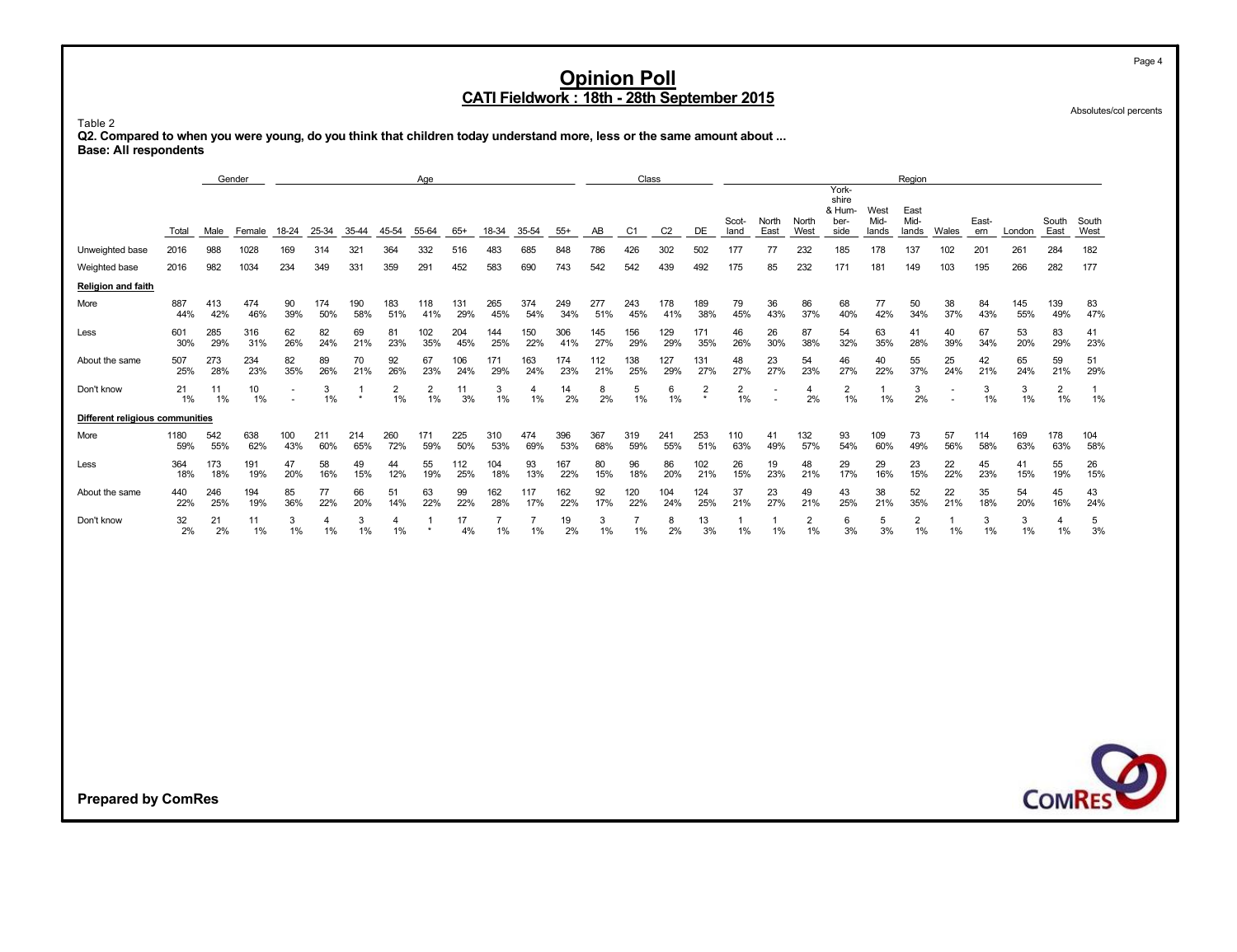Absolutes/col percents

Table 3

Q3. Do you think that the changing religious make-up of Britain has improved, worsened or made no difference to each of the following, compared to when you were young ... **Base: All respondents**

|                                                   |             |            | Gender     |                      |            |            |                      | Age        |            |            |            |            |            | Class          |                |            |                      |                      |                      |                                  |              | Region               |           |                      |            |            |                      |
|---------------------------------------------------|-------------|------------|------------|----------------------|------------|------------|----------------------|------------|------------|------------|------------|------------|------------|----------------|----------------|------------|----------------------|----------------------|----------------------|----------------------------------|--------------|----------------------|-----------|----------------------|------------|------------|----------------------|
|                                                   |             |            |            |                      |            |            |                      |            |            |            |            |            |            |                |                |            | Scot-                | North                | North                | York-<br>shire<br>& Hum-<br>ber- | West<br>Mid- | East<br>Mid-         |           | East-                |            | South      | South                |
|                                                   | Total       | Male       | Female     | 18-24                | 25-34      | 35-44      | 45-54                | 55-64      | $65+$      | 18-34      | 35-54      | $55+$      | AB         | C <sub>1</sub> | C <sub>2</sub> | DE         | land                 | East                 | West                 | side                             | lands        | lands                | Wales     | ern                  | London     | East       | West                 |
| Unweighted base                                   | 2016        | 988        | 1028       | 169                  | 314        | 321        | 364                  | 332        | 516        | 483        | 685        | 848        | 786        | 426            | 302            | 502        | 177                  | 77                   | 232                  | 185                              | 178          | 137                  | 102       | 201                  | 261        | 284        | 182                  |
| Weighted base                                     | 2016        | 982        | 1034       | 234                  | 349        | 331        | 359                  | 291        | 452        | 583        | 690        | 743        | 542        | 542            | 439            | 492        | 175                  | 85                   | 232                  | 171                              | 181          | 149                  | 103       | 195                  | 266        | 282        | 177                  |
| Moral standards in Britain                        |             |            |            |                      |            |            |                      |            |            |            |            |            |            |                |                |            |                      |                      |                      |                                  |              |                      |           |                      |            |            |                      |
| Improved                                          | 363<br>18%  | 180<br>18% | 184<br>18% | 74<br>31%            | 83<br>24%  | 66<br>20%  | 58<br>16%            | 37<br>13%  | 46<br>10%  | 157<br>27% | 123<br>18% | 83<br>11%  | 106<br>20% | 89<br>16%      | 76<br>17%      | 92<br>19%  | 29<br>17%            | 10<br>12%            | 44<br>19%            | 37<br>21%                        | 25<br>14%    | 18<br>12%            | 14<br>14% | 34<br>17%            | 68<br>26%  | 56<br>20%  | 27<br>15%            |
| Worsened                                          | 919<br>46%  | 421<br>43% | 499<br>48% | 48<br>21%            | 132<br>38% | 136<br>41% | 179<br>50%           | 147<br>51% | 276<br>61% | 181<br>31% | 315<br>46% | 423<br>57% | 217<br>40% | 263<br>48%     | 206<br>47%     | 233<br>47% | 77<br>44%            | 42<br>50%            | 107<br>46%           | 82<br>48%                        | 92<br>50%    | 78<br>52%            | 57<br>55% | 91<br>47%            | 96<br>36%  | 129<br>46% | 69<br>39%            |
| Made no difference                                | 703<br>35%  | 365<br>37% | 338<br>33% | 105<br>45%           | 132<br>38% | 126<br>38% | 118<br>33%           | 101<br>35% | 121<br>27% | 237<br>41% | 244<br>35% | 222<br>30% | 210<br>39% | 186<br>34%     | 148<br>34%     | 158<br>32% | 67<br>38%            | 30<br>36%            | 77<br>33%            | 48<br>28%                        | 64<br>35%    | 52<br>35%            | 31<br>30% | 68<br>35%            | 96<br>36%  | 92<br>33%  | 78<br>44%            |
| Don't know                                        | 31<br>2%    | 17<br>2%   | 14<br>1%   | $\overline{7}$<br>3% | 2          | 3<br>1%    | 4<br>1%              | 5<br>2%    | 10<br>2%   | 9<br>2%    | 7<br>1%    | 15<br>2%   | 8<br>2%    | 4<br>1%        | 9<br>2%        | 8<br>2%    | $\overline{2}$<br>1% | $\overline{2}$<br>2% | $\overline{4}$<br>2% | 5<br>3%                          | -1           | 1%                   | 1         | 3<br>2%              | 6<br>2%    | 5<br>2%    | 3<br>2%              |
| Shared values between different people in society |             |            |            |                      |            |            |                      |            |            |            |            |            |            |                |                |            |                      |                      |                      |                                  |              |                      |           |                      |            |            |                      |
| Improved                                          | 791<br>39%  | 362<br>37% | 429<br>41% | 115<br>49%           | 141<br>40% | 146<br>44% | 140<br>39%           | 100<br>35% | 148<br>33% | 256<br>44% | 286<br>41% | 249<br>33% | 232<br>43% | 227<br>42%     | 145<br>33%     | 187<br>38% | 79<br>45%            | 31<br>37%            | 68<br>29%            | 63<br>37%                        | 73<br>40%    | 49<br>33%            | 35<br>34% | 86<br>44%            | 128<br>48% | 96<br>34%  | 82<br>47%            |
| Worsened                                          | 544<br>27%  | 295<br>30% | 248<br>24% | 31<br>13%            | 92<br>26%  | 76<br>23%  | 103<br>29%           | 109<br>38% | 132<br>29% | 123<br>21% | 179<br>26% | 242<br>33% | 144<br>26% | 142<br>26%     | 135<br>31%     | 123<br>25% | 48<br>27%            | 28<br>33%            | 67<br>29%            | 47<br>27%                        | 48<br>26%    | 43<br>29%            | 27<br>26% | 44<br>22%            | 62<br>23%  | 91<br>32%  | 39<br>22%            |
| Made no difference                                | 646<br>32%  | 307<br>31% | 339<br>33% | 84<br>36%            | 110<br>32% | 106<br>32% | 109<br>30%           | 77<br>27%  | 159<br>35% | 194<br>33% | 215<br>31% | 236<br>32% | 158<br>29% | 158<br>29%     | 156<br>36%     | 174<br>35% | 46<br>26%            | 25<br>29%            | 93<br>40%            | 56<br>33%                        | 57<br>31%    | 52<br>35%            | 40<br>39% | 62<br>32%            | 71<br>27%  | 91<br>32%  | 53<br>30%            |
| Don't know                                        | 36<br>2%    | 17<br>2%   | 19<br>2%   | 4<br>2%              | 7<br>2%    | 3<br>1%    | $\overline{7}$<br>2% | 3<br>1%    | 13<br>3%   | 10<br>2%   | 9<br>1%    | 16<br>2%   | 9<br>2%    | 15<br>3%       | 3<br>1%        | 8<br>2%    | $\overline{2}$<br>1% | 1<br>1%              | $\overline{4}$<br>2% | 5<br>3%                          | 3<br>2%      | 5<br>3%              | 1<br>1%   | 3<br>2%              | 5<br>2%    | 4<br>1%    | 3<br>2%              |
| Acceptance of people from different backgrounds   |             |            |            |                      |            |            |                      |            |            |            |            |            |            |                |                |            |                      |                      |                      |                                  |              |                      |           |                      |            |            |                      |
| Improved                                          | 1103<br>55% | 518<br>53% | 585<br>57% | 142<br>61%           | 171<br>49% | 208<br>63% | 195<br>54%           | 159<br>55% | 228<br>50% | 313<br>54% | 403<br>58% | 387<br>52% | 342<br>63% | 304<br>56%     | 224<br>51%     | 232<br>47% | 102<br>58%           | 33<br>39%            | 122<br>53%           | 87<br>51%                        | 99<br>55%    | 77<br>52%            | 53<br>51% | 112<br>57%           | 167<br>63% | 143<br>51% | 106<br>60%           |
| Worsened                                          | 473<br>23%  | 252<br>26% | 221<br>21% | 44<br>19%            | 90<br>26%  | 58<br>17%  | 97<br>27%            | 72<br>25%  | 111<br>25% | 135<br>23% | 155<br>22% | 183<br>25% | 104<br>19% | 127<br>23%     | 121<br>28%     | 121<br>25% | 37<br>21%            | 29<br>34%            | 51<br>22%            | 48<br>28%                        | 42<br>23%    | 38<br>25%            | 26<br>26% | 45<br>23%            | 48<br>18%  | 72<br>26%  | 37<br>21%            |
| Made no difference                                | 416<br>21%  | 202<br>21% | 214<br>21% | 48<br>21%            | 82<br>23%  | 62<br>19%  | 61<br>17%            | 59<br>20%  | 104<br>23% | 130<br>22% | 124<br>18% | 163<br>22% | 92<br>17%  | 107<br>20%     | 85<br>19%      | 132<br>27% | 36<br>21%            | 23<br>27%            | 59<br>25%            | 33<br>19%                        | 36<br>20%    | 32<br>21%            | 23<br>22% | 35<br>18%            | 47<br>18%  | 62<br>22%  | 32<br>18%            |
| Don't know                                        | 24<br>1%    | 10<br>1%   | 14<br>1%   |                      | 6<br>2%    | 3<br>1%    | 5<br>1%              | -1         | 9<br>2%    | 6<br>1%    | 8<br>1%    | 10<br>1%   | 4<br>1%    | 4<br>1%        | 8<br>2%        | 2%         |                      |                      |                      | 3<br>2%                          | 5<br>3%      | $\overline{2}$<br>1% | 1<br>1%   | $\overline{2}$<br>1% | 4<br>2%    | 5<br>2%    | $\overline{2}$<br>1% |
|                                                   |             |            |            |                      |            |            |                      |            |            |            |            |            |            |                |                |            |                      |                      |                      |                                  |              |                      |           |                      |            |            |                      |
|                                                   |             |            |            |                      |            |            |                      |            |            |            |            |            |            |                |                |            |                      |                      |                      |                                  |              |                      |           |                      |            |            |                      |
|                                                   |             |            |            |                      |            |            |                      |            |            |            |            |            |            |                |                |            |                      |                      |                      |                                  |              |                      |           |                      |            |            |                      |
|                                                   |             |            |            |                      |            |            |                      |            |            |            |            |            |            |                |                |            |                      |                      |                      |                                  |              |                      |           |                      |            |            | C                    |
| <b>Prepared by ComRes</b>                         |             |            |            |                      |            |            |                      |            |            |            |            |            |            |                |                |            |                      |                      |                      |                                  |              |                      |           |                      |            |            | <b>COMRES</b>        |

Page 5